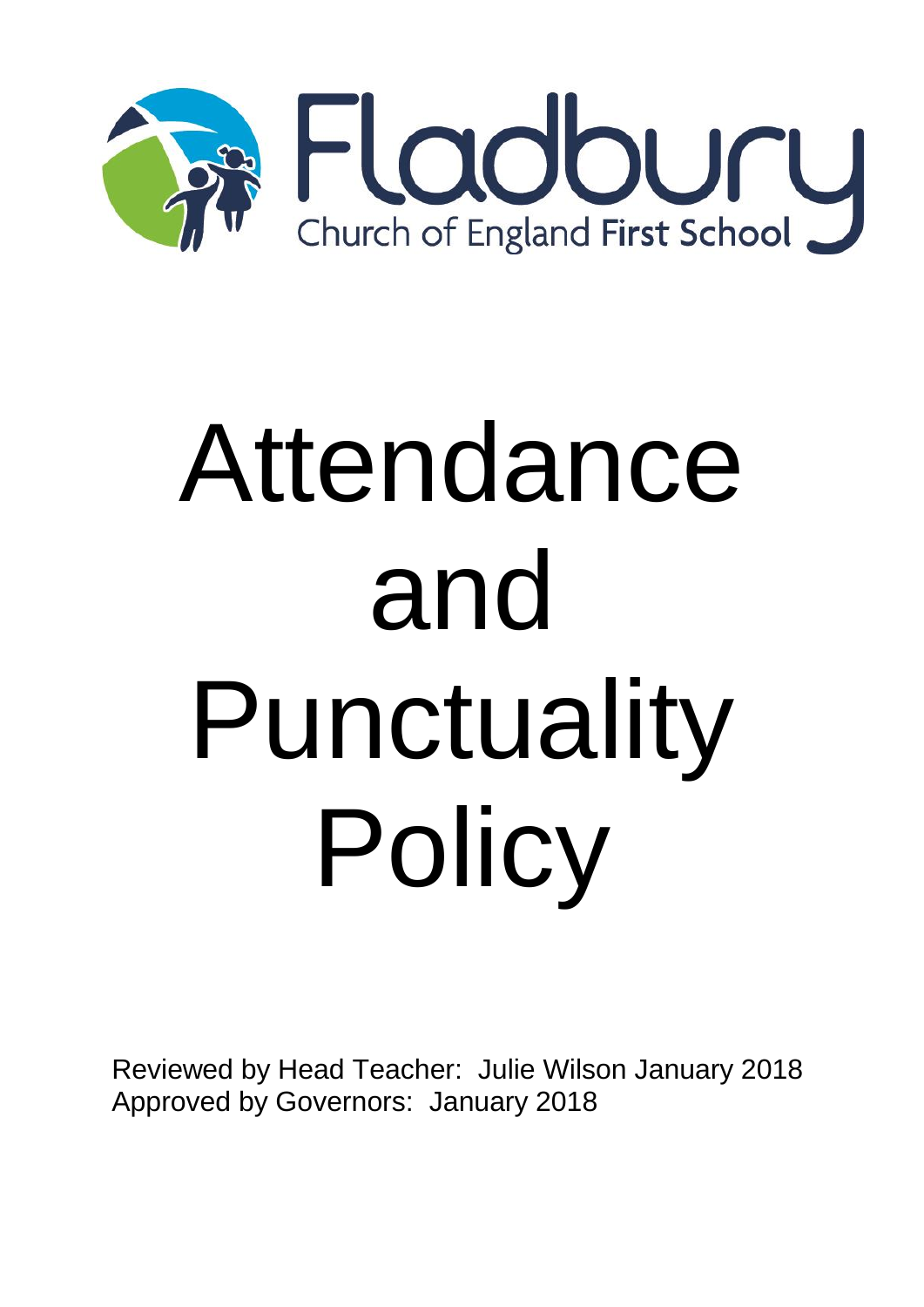*"Central to raising standards in education and ensuring all pupils can fulfil their potential is an assumption so widely understood that it is insufficiently stated – pupils need to attend school regularly to benefit from their education. Missing out on lessons leaves children vulnerable to falling behind. Children with poor attendance tend to achieve less in both primary and secondary school".*

School Attendance: Statutory guidance and departmental advice, DFE Aug 2013

Fladbury First School expects the highest attendance and punctuality from all pupils, at all times. We support pupils and their families to ensure that excellent attendance is achieved.

- Worcestershire Local Authorities target for attendance is 96%
- At Fladbury First School, we are continuously working towards our goal of 97% attendance for all pupils.

## **Overall Aims:**

This is a successful first school and your child plays their part in making it so. We aim for an environment which enables and encourages all members of our school community to reach out for excellence. For our pupils to gain the greatest benefit from their education it is vital that they attend regularly and your child should be at school, on time, every day the school is open unless the reason for the absence is unavoidable.

It is very important therefore, that you make sure your child attends regularly. This policy sets out how together we will achieve this.

## **Rights and responsibilities for attendance/punctuality:**

## **The legal framework:**

There are legal obligations on:

- The parent(s) to secure education for their children, whether at school or otherwise, to send them to school regularly once they are on the register
- The School to register attendance and notify the Local Authority of absence from school
- The Local Authority to provide education and to enforce attendance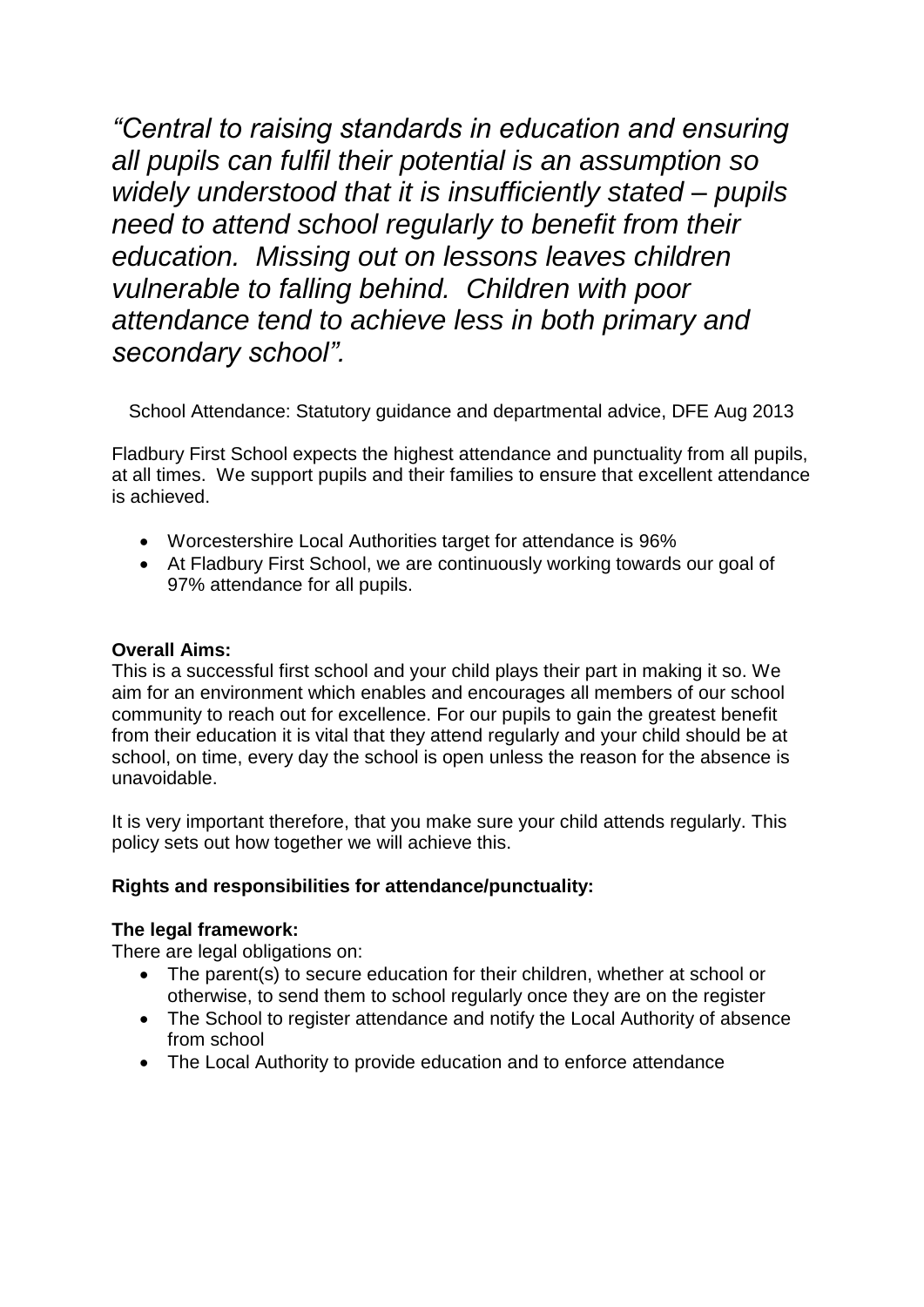# **Head Teacher:**

- To be responsible for the overall management and implementation of the policy.
- To deal with parental requests for extended leave in line with Worcestershire Local Authority policies and procedures.
- To consider the use of Penalty Notices, in line with Worcestershire Local Authority policies and procedures.
- To lead on/take responsibility for attendance/punctuality, on a day-to-day basis, including liaising with/responding to parental enquires.
- To oversee the analysis of/analyse weekly/termly/yearly data and respond to findings.
- To monitor weekly attendance data for their year groups.
- To meet with the Office Manager to monitor the systems and structures, ensuring they are having an impact on pupil attendance and punctuality.
- To liaise with external agencies such as the Education Welfare Officer and make referrals where necessary.
- To ensure that rewards and incentives for attendance and punctuality are being used.
- Work with the teachers, to plan for the reintegration of pupils after long-term absence.
- To revise and amend the policy, as required.

# **Office Manager:**

- To carry out and record the outcome of first day calls, when a child doesn't arrive at school when no reason has been received.
- To check the school answer phone and take messages from parents/carers about pupil absence.
- To record reasons for absence and updating class registers.
- To implement the daily registers after the morning and afternoon registration sessions.
- To contact parents/carers by letter, following 3 instances of lateness or absence.
- To oversee the admission and induction of new pupils.
- Inform parents of school procedures, when parents have failed to inform the school.

# **Staff:**

- To ensure quality first teaching every day; with lessons that are well planned and resourced so that they challenge, inspire and meet their learners' needs.
- Take a formal register of all pupils twice a day. This is done at 9.00 am and 1.00 pm.
- To regularly remind children and parents about the importance of good attendance.
- To follow up on pupil absence by ensuring reasons for absence are sought.
- Provide a welcoming and safe environment, which encourages attendance and promotes the best performance from children.
- Establish good and effective communication links with parents/carers and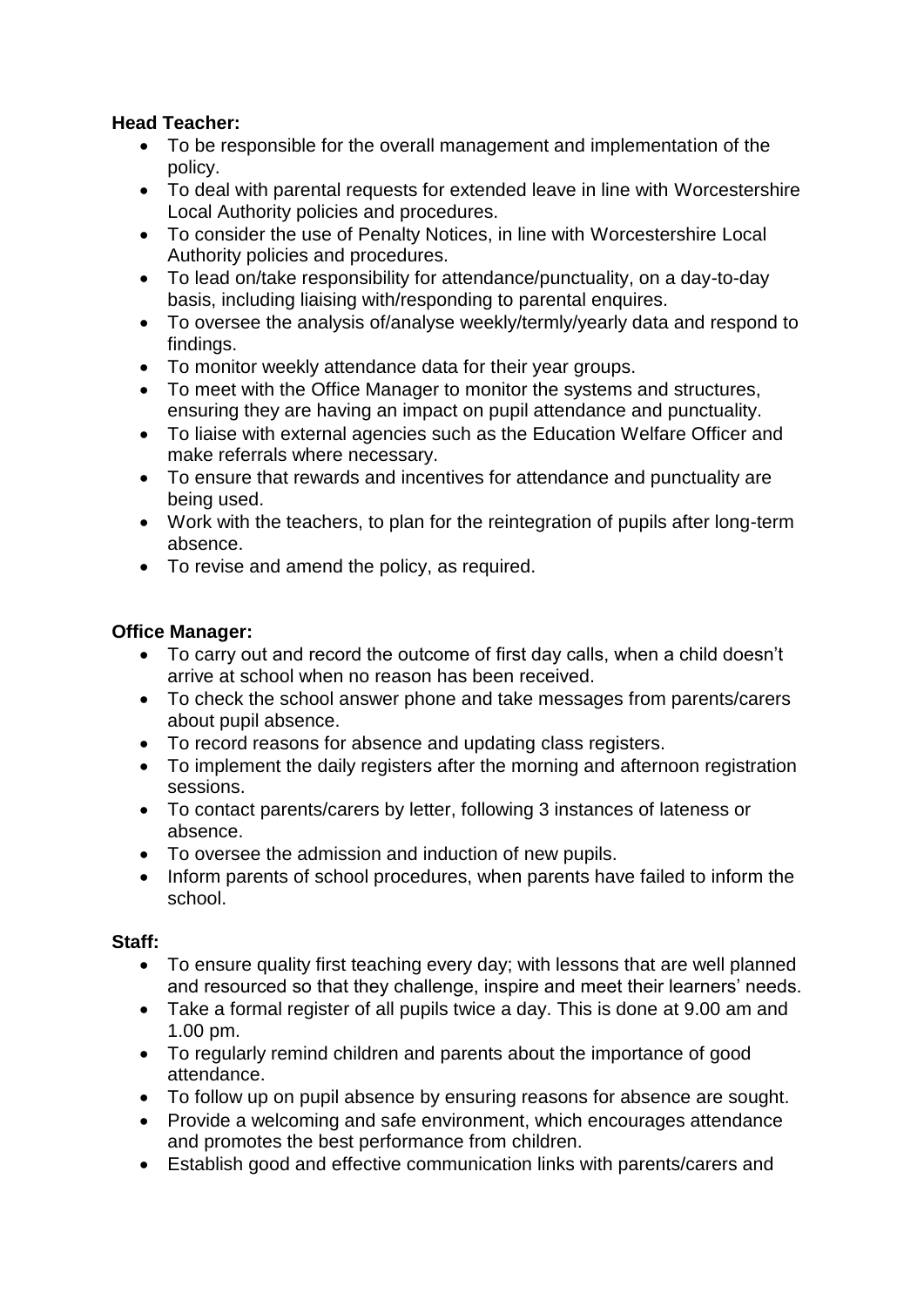work collaboratively in meeting the child's needs.

- If required, to work collaboratively with other agencies to assist them in fulfilling their statutory duties, regarding for example, child protection
- Work with pupils and their families where attendance is a concern, identifying barriers to good attendance and working to overcome these.
- To feed back to parents about pupil attendance and punctuality regularly and at Parents Evenings.

## **Parents:**

Children should only be kept at home if they have a serious illness or injury. If this is the case, parents should contact the school first thing. If a child has a minor illness e.g. mild headache, stomach aches etc. parents should inform the school and bring them in. If they don't get any better, school will contact parents straight away, to collect them. If pupils' have a dental, clinic or hospital appointment, parents should let the school know. Pupils' should be brought child back to school after appointments. Pupils should miss as little time as possible as any absence affects the pattern of a child's schooling and regular absence will seriously affect their learning. Any pupil's absence disrupts teaching routines so may affect the learning of others in the same class.Ensuring your child's regular attendance at school is your legal responsibility and permitting absence from school without a good reason creates an offence in law and may result in prosecution.

Therefore, parents are expected to:

- Ensure their child attends school and arrives on time every day.
- Promote a good attitude to learning by ensuring their children attend school in the correct uniform and with the basic equipment required for lessons.
- Not arrange medical and dental appointments in school time wherever possible.
- Telephone to inform the school on the first day **and every day** of absence for their child.
- Provide a written explanation of absence, including dates of absence as soon as their child returns to school.
- Work in partnership with the school and other agencies in the best interests of their child; this includes informing the school about significant influences and changes in the child's life, which may impact on learning.

## **Strategies for Promoting/ Rewarding Excellent Attendance:**

Helping to create a pattern of regular attendance is everybody's responsibility parents, pupils and all members of school staff.

To help us all ensure good attendance and punctuality (above 97%) we will:

- Give you details on attendance in our regular newsletter The Fladbury Fanfare. This regularly includes sections reminding parents of our school attendance target and what that means in terms of number of days absent.
- Run promotional events when parents, pupils and staff can work together on raising attendance levels across the school.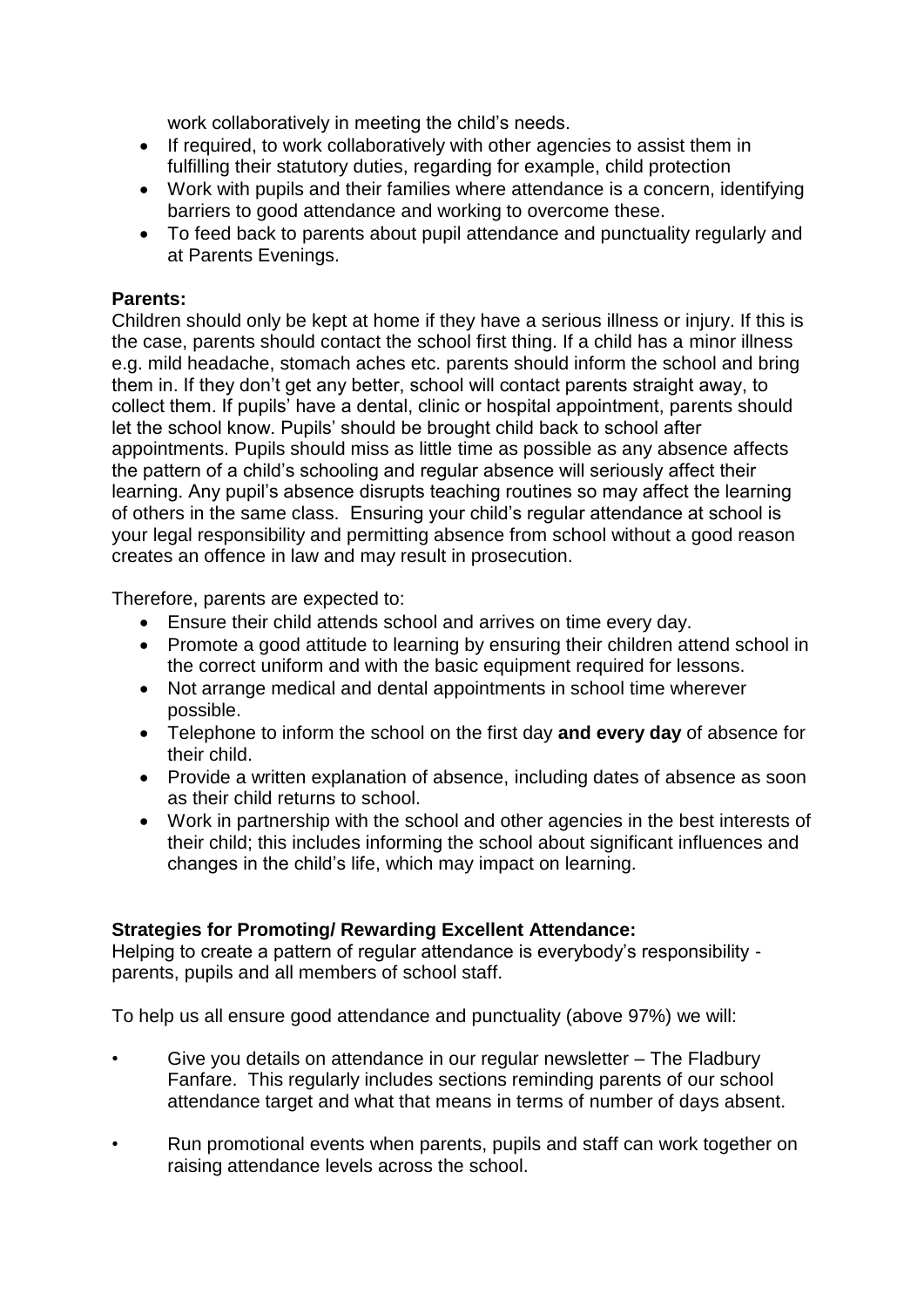### **Understanding Types of Absence**

Every half-day absence from school has to be classified by the school (not by parents), as either **AUTHORISED** or **UNAUTHORISED**. This is why information about the cause of any absence is always required, preferably in writing.

Authorised absences are mornings or afternoons away from school for a good reason like illness, medical/dental appointments which unavoidably fall in school time, emergencies or other unavoidable causes.

Unauthorised absences are those which the school does not consider reasonable and for which no "leave" has been given. This type of absence can lead to the Authority using sanctions and/or legal proceedings. Unauthorised absences include:

- Parents/carers keeping children off school unnecessarily
- Truancy before or during the school day
- Absences which have never been properly explained
- Children who arrive at school too late to get a "present" mark
- Shopping, looking after other children or birthdays
- Day trips and holidays in term time

Whilst any child may be off school because they are ill, sometimes they can be reluctant to attend school. Any problems with regular attendance are best sorted out between the school, the parents and the child. If your child is reluctant to attend, it is never better to cover up their absence or to give in to pressure to excuse them from attending. This gives the impression that attendance does not matter and usually makes things worse.

#### **Persistent Absenteeism (PA):**

A pupil becomes a 'persistent absentee' when they miss 10% or more schooling across the school year for whatever reason (including sickness and unauthorized absences). Absence at this level is doing considerable damage to any child's educational prospects and we need parents' fullest support and co-operation to tackle this.

We monitor all absence thoroughly. Any case that is seen to have reached the PA mark or is at risk of moving towards that mark is given priority and you will be informed of this immediately.

PA pupils are tracked and monitored carefully through our pastoral system and we also combine this with academic mentoring where absence affects attainment. All our PA pupils and their parents are subject to an Action Plan and the plan may include: allocation of additional support through a Mentor, use of circle time, individual incentive programmes and participation in group activities around raising attendance. All PA cases are also automatically made known to the Education Investigation Service.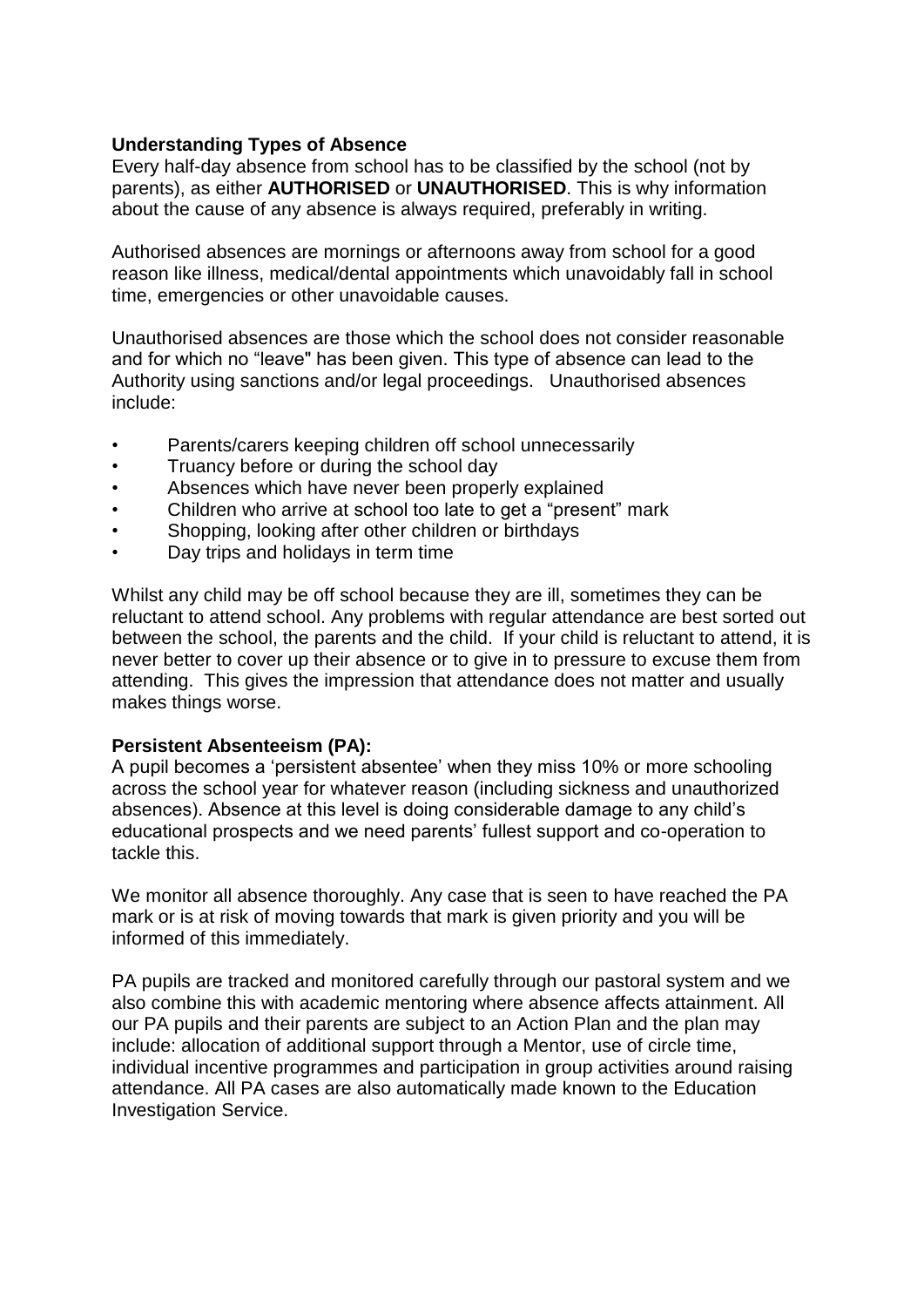## **Absence Procedures:**

If your child is absent you must:

• Contact us as soon as possible on the first day **and then every day** of absence;

• Or, you can call into school and report to reception, who will arrange for a member of staff to speak with you.

If your child is absent we will:

- Text on the first day of absence if we have not heard from you;
- Invite you in to discuss the situation with the Headteacher if absences persist;

• Refer the matter to the Education Investigation Service if attendance moves below 90% within any given 3 month period.

#### **Telephone Numbers:**

There are times when we need to contact parents about lots of things, including absence, so we need to have your contact numbers at all times. So help us to help you and your child by making sure we always have an up to date number – if we don't then something important may be missed. There will be regular checks on telephone numbers throughout the year.

#### **The Education Investigation Service:**

Parents are expected to contact school at an early stage and to work with the staff in resolving any problems together. This is nearly always successful. If difficulties cannot be sorted out in this way, the school may refer the child to the Education Investigation Service from the Local Authority. He/she will also try to resolve the situation by agreement but, if other ways of trying to improve the child's attendance have failed and unauthorised absences persist, these Officers can use sanctions such as Penalty Notices or prosecutions in the Magistrates Court. Full details of the options open to enforce attendance at school are available from the Local Authority. Alternatively, parents may wish to contact the EIS themselves to ask for help or information. They are independent of the school and will give impartial advice. Their telephone number is available from the school office or by contacting the Local Education Authority.

#### **Lateness:**

Poor punctuality is not acceptable. If your child misses the start of the day they can miss work and do not spend time with their class teacher getting vital information and news for the day. Late arriving pupils also disrupt lessons, can be embarrassing for the child and can also encourage absence.

#### **How we manage lateness:**

The children's entrance opens at 8.45am. Children should be on the playground by 8.55am when the bell is rung – this is the official start of the school day. Children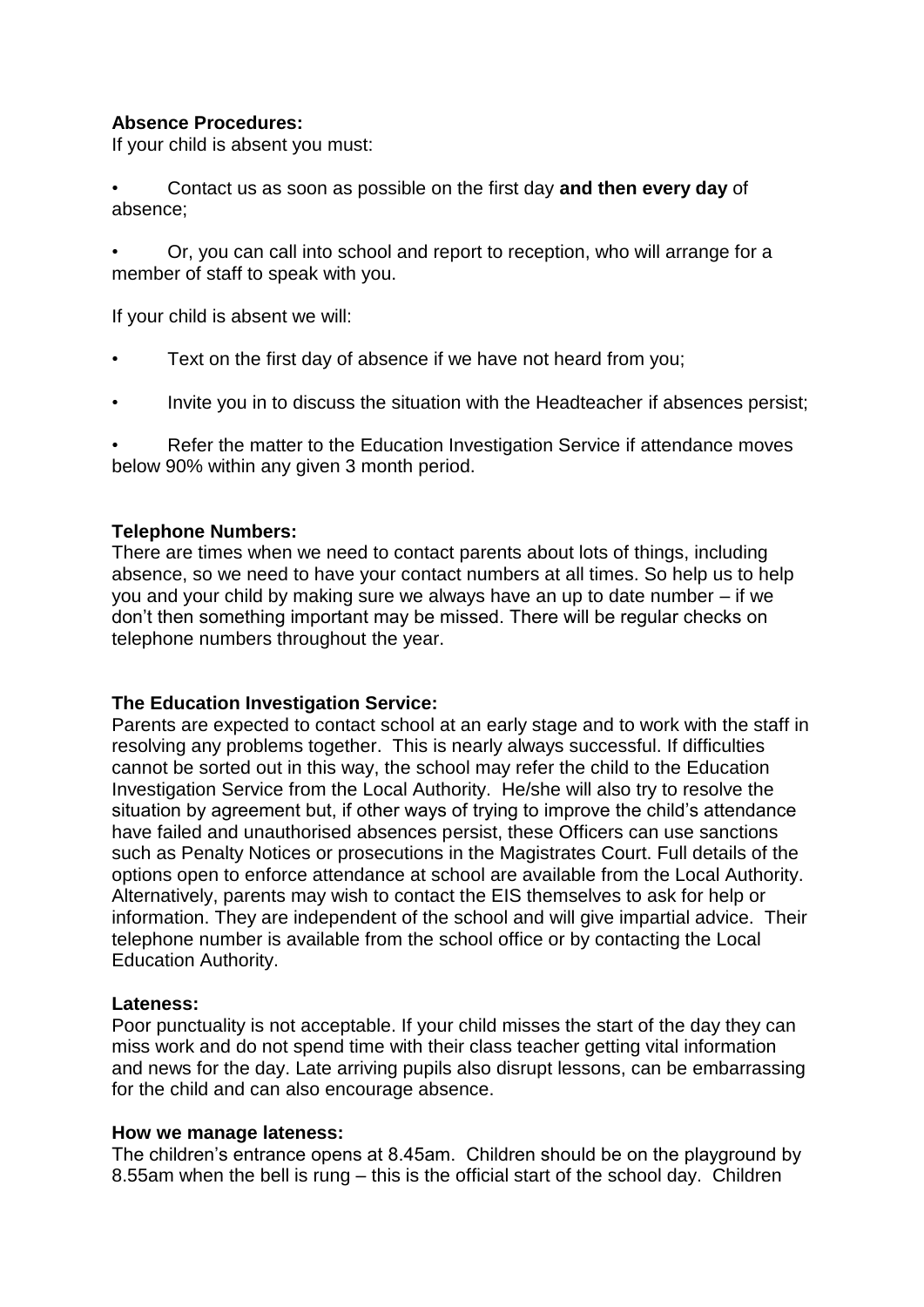then come into school promptly and should be in the classroom ready for the register by 9 o'clock.

Registers are marked and closed by 9.10am. Up until that time children arriving between 9am and 9.10am are marked as late (L). Children arriving after 9.10am are classed as very late and in accordance with the Regulations they will receive a mark that shows them to be on site, but this will not count as a present mark and it will mean they have an unauthorised absence (U). This may mean that you could face the possibility of a Penalty Notice if the problem persists.

If your child has a persistent late record you will be asked to meet with the Headteacher to resolve the problem, but you can approach us at any time if you are having problems getting your child to school on time.

#### **Holidays in Term Time:**

New guidance and law Oct 2013 states very clearly that there is **NO ENTITLEMENT TO PARENTS TO TAKE THEIR CHILD ON HOLIDAY DURING TERM TIME.**  There has to be exceptional circumstances and that the Head Teacher should determine the number of days a child can be away from school if the leave for exceptional circumstances is granted. **The ability to access a reduced cost of a holiday does not constitute an exceptional circumstance.**

At Fladbury First School we have determined absence in the Reception year will be authorised until the child reaches the term in which they turn statutory school age (5). Any further holiday requested during term time will be **unauthorised**, unless the reasoning falls with exceptional circumstances

The minimum level of overall attendance set for this school by the local authority is 96% and we will keep you updated regularly about progress towards this level and how your child's attendance compares.

Our target is to achieve better than this however because we know that good attendance is the key to successful schooling and we believe our pupils can be amongst the best in Worcestershire. Our school target is to achieve 97% overall attendance this year.

Throughout the school year we monitor absences and punctuality to show us where improvements need to be made.

#### **People who Deal with Attendance in our School are:**

Miss Wilson, Headteacher All Class Teachers Mrs Edwards, School Office

#### **REPLY SLIP – ATTENDANCE POLICY**

We would like to make this school as successful as possible and your child plays their part in making it so. We all aim for an environment which enables and encourages all members of our school community to reach out for excellence. For our pupils to gain the greatest benefit from their education it is vital that they attend